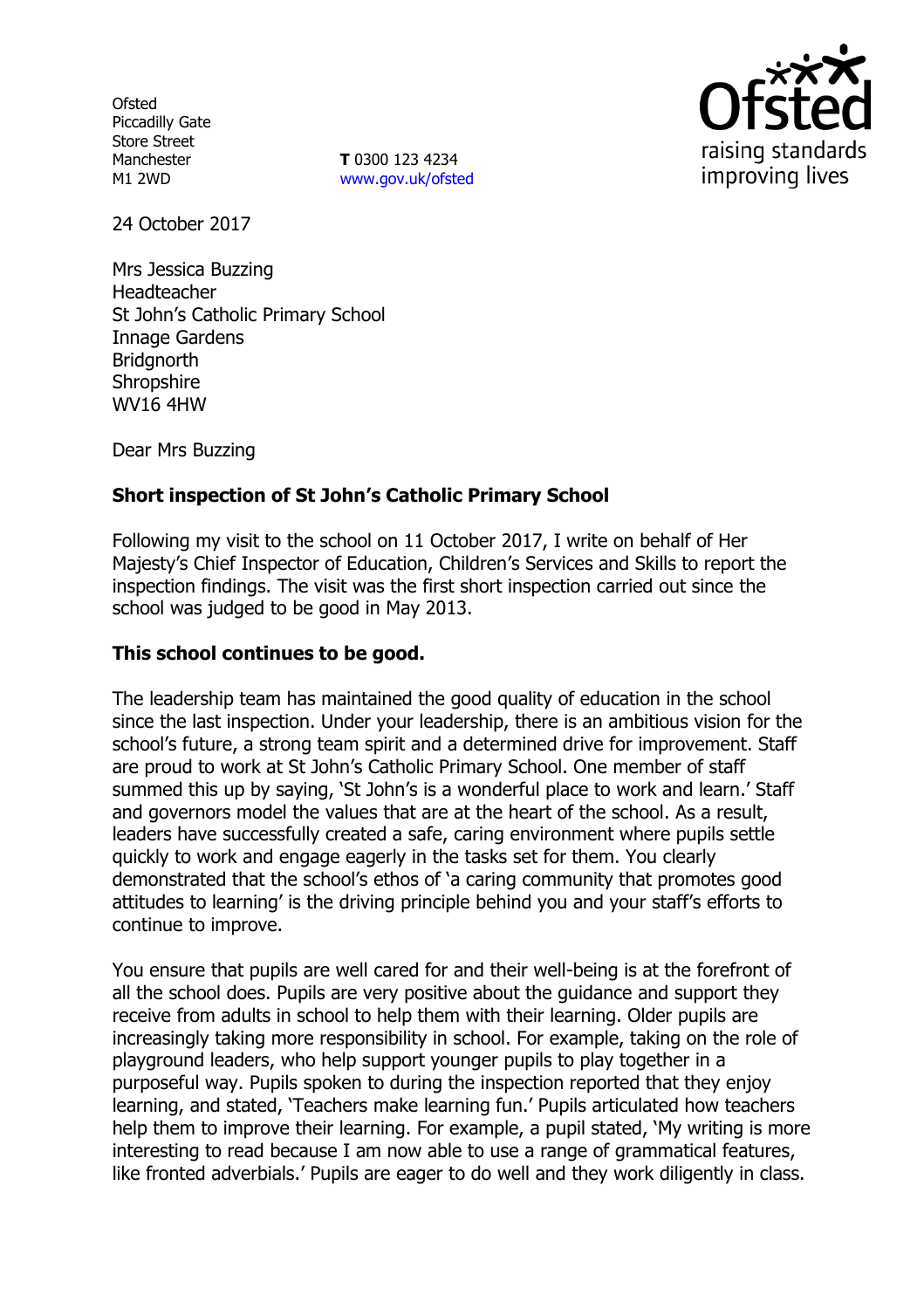

Pupils demonstrate compassion and empathy towards each other in the way they interact throughout the school day. They have a strong sense of their responsibilities as citizens in the community. For example, one pupil wrote a prayer about generosity and compassion for others which expressed a clear understanding of their responsibility to help others in need but not expecting anything in return. Many parents spoken to during the inspection commented on how well the school supports their children's learning and pastoral needs. One parent summed up the views of a number of parents about their relationship with the school when they said, 'This school feels like a much smaller school than it is because the staff know everyone's name and make you feel like you are part of their family.'

Despite significant staffing difficulties, especially at senior leadership level, senior leaders, governors and the local authority (LA) have successfully addressed many of the areas for improvement recommended at the last inspection. Your predecessor acting headteachers, governors and the LA intervened quickly to redress the decline in standards at the end of key stage 1. As a result, provisional outcomes at the end of Year 2 in 2017 improved dramatically in reading, writing and mathematics. Evidence gathered during the inspection shows that improvement has been sustained. Leaders were asked to ensure that pupils had opportunities to apply mathematics skills in other subjects. Pupils now have many more opportunities to use their mathematical skills across the curriculum. For example, pupils in Year 5 used coordinates to calculate grid references in geography.

Last academic year, the acting headteacher, who had responsibility for mathematics, brought about improvements in the teaching of mathematics through effective staff training and individualised support for teachers. As a result, outcomes in mathematics improved for the majority of pupils. However, the teaching of reasoning, logic and problem solving is less well-developed. Inspection findings from lesson observations, pupils' books and discussions with pupils about their work demonstrate that the majority of pupils make good progress. However, most-able pupils do not always receive enough challenge to enable them to make the progress that other pupils from similar starting points do in writing and mathematics by the end of key stage 2.

# **Safeguarding is effective.**

Safeguarding procedures are fit for purpose, and records are detailed and of a high quality. There is a strong culture of safeguarding through which leaders have maintained a safe and secure environment for pupils to flourish and learn. You have placed pupils' welfare at the forefront of all the school does. Leaders ensure that training for all staff is regular and appropriate for the needs of the school and its context. Adults spoken to during the inspection were clear about what they should do if they have any concerns about pupils' welfare. Your governors and staff have a good understanding of the specific safeguarding concerns that relate to the context of the school and are alert to issues, including the risks of children moving schools who may go missing from education. Designated safeguarding leaders liaise effectively with external agencies in the best interests of pupils.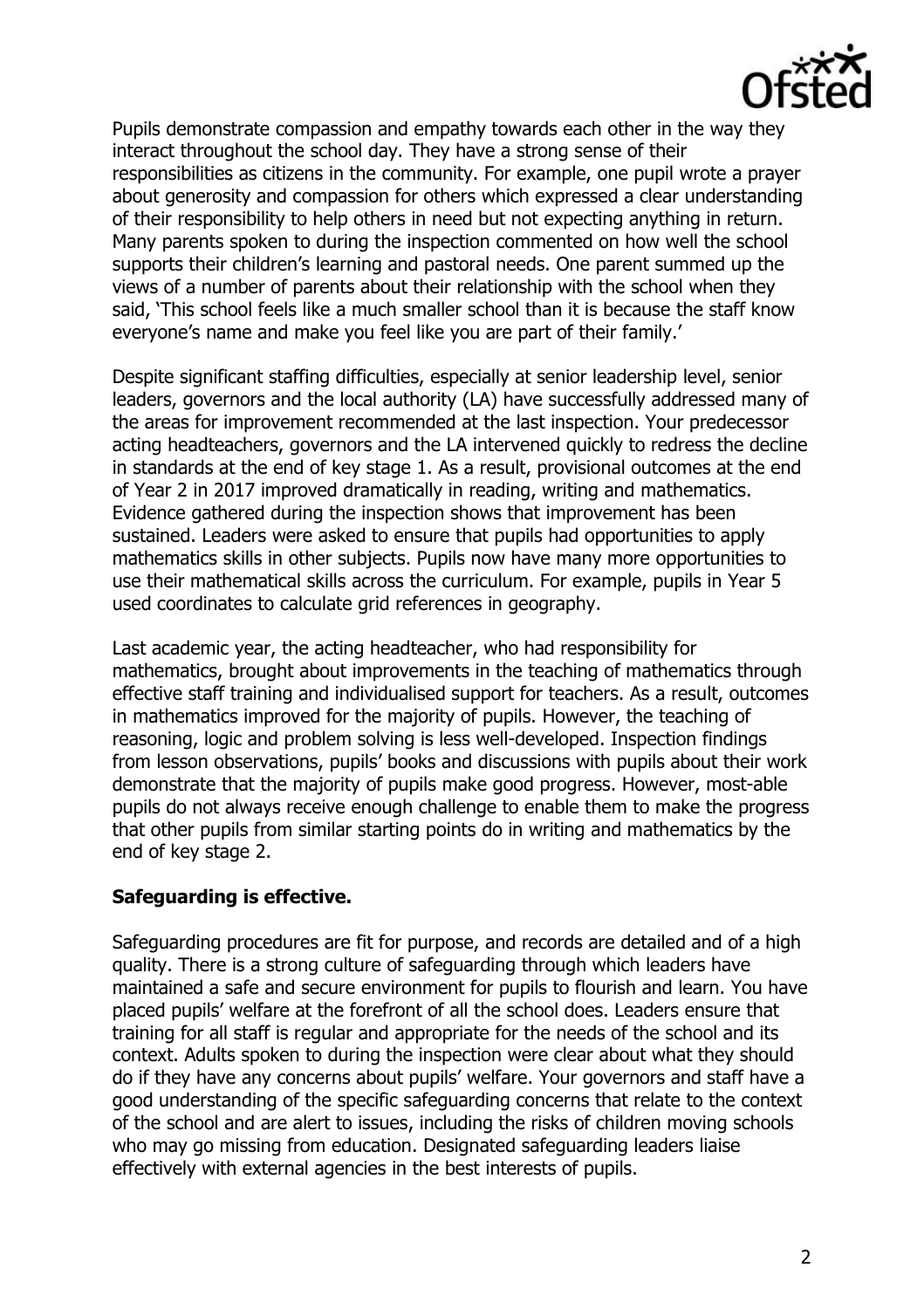

# **Inspection findings**

- In 2017, outcomes at the end of key stage 1 improved significantly. Effective intervention by leaders ensured that teaching and learning enabled pupils to achieve better outcomes in reading, writing and mathematics. Attainment at the end of key stage 1 is now in line with, or above, the national average. Appropriate and effective training, support and challenge for staff ensured that the vast majority of pupils made good progress. Improvements in reading, writing and mathematics are being maintained. However, expectations are not always high enough so that most-able pupils receive the right level of challenge. As a result, some of the most able pupils do not always work at the standard they are capable of in mathematics because opportunities to reason, use logic and solve problems are not well developed.
- The teaching of reading is well developed across the school. Pupils love reading and have good inference and comprehension skills. As a result, pupils make good progress and achieve well in reading. Pupils write often for a variety of purposes as part of their daily routine. They have a well-developed vocabulary, and use of grammar and spelling. However, some most-able pupils do not always transfer their sophisticated vocabulary, grammar and spelling to their written work. As a result, not enough pupils demonstrate they are capable of working at the higher standards in key stage 2. In addition, teachers' expectations of these pupils are not high enough.
- Recently, outcomes in mathematics have been lower for girls than boys. Leaders identified that girls lacked confidence in mathematics and had some specific barriers that they needed to overcome. As a result, leaders implemented targeted intervention for girls to improve their attitudes towards mathematics and build confidence in their own abilities. Girls' confidence in mathematics has improved and they are now willing to tackle challenging problems. For example, one girl said: 'I really love maths now, but I didn't like it before because I didn't understand it. My teachers have helped me find ways to break the question down so that I can find the answer using a range of strategies.'
- Leaders have effective systems to monitor attendance and intervene quickly when attendance slips for individual pupils. The school has well-developed pastoral strategies to provide support and challenge to parents to help improve their children's attendance. Leaders liaise well with outside agencies to ensure that good attendance and punctuality are promoted effectively. As a result, attendance is good.

### **Next steps for the school**

Leaders and those responsible for governance should ensure that:

- $\blacksquare$  teachers continue to raise their expectations and the level of challenge so more pupils reach the higher standards, especially in writing and mathematics
- teachers further develop reasoning, logic and problem-solving in mathematics.